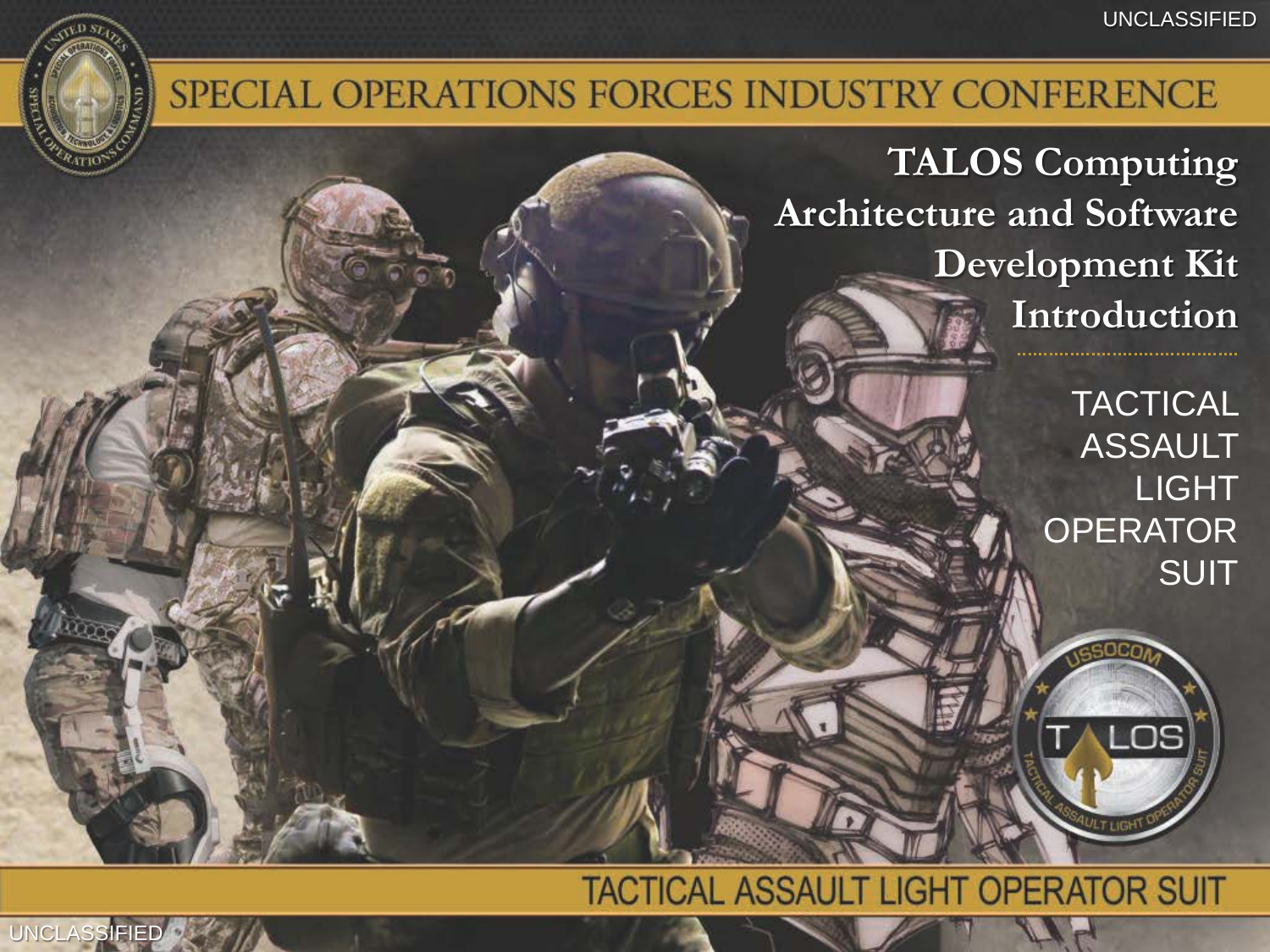UNCLASSIFIED

## **PERSPECTIVE AND PHILOSOPHY**



Leverage all existing solutions possible to achieve Milestone B "Prototype" Minimize technical risk

Keep it simple, the minimally sufficient solution is best

Invent nothing that is not required to achieve technical intent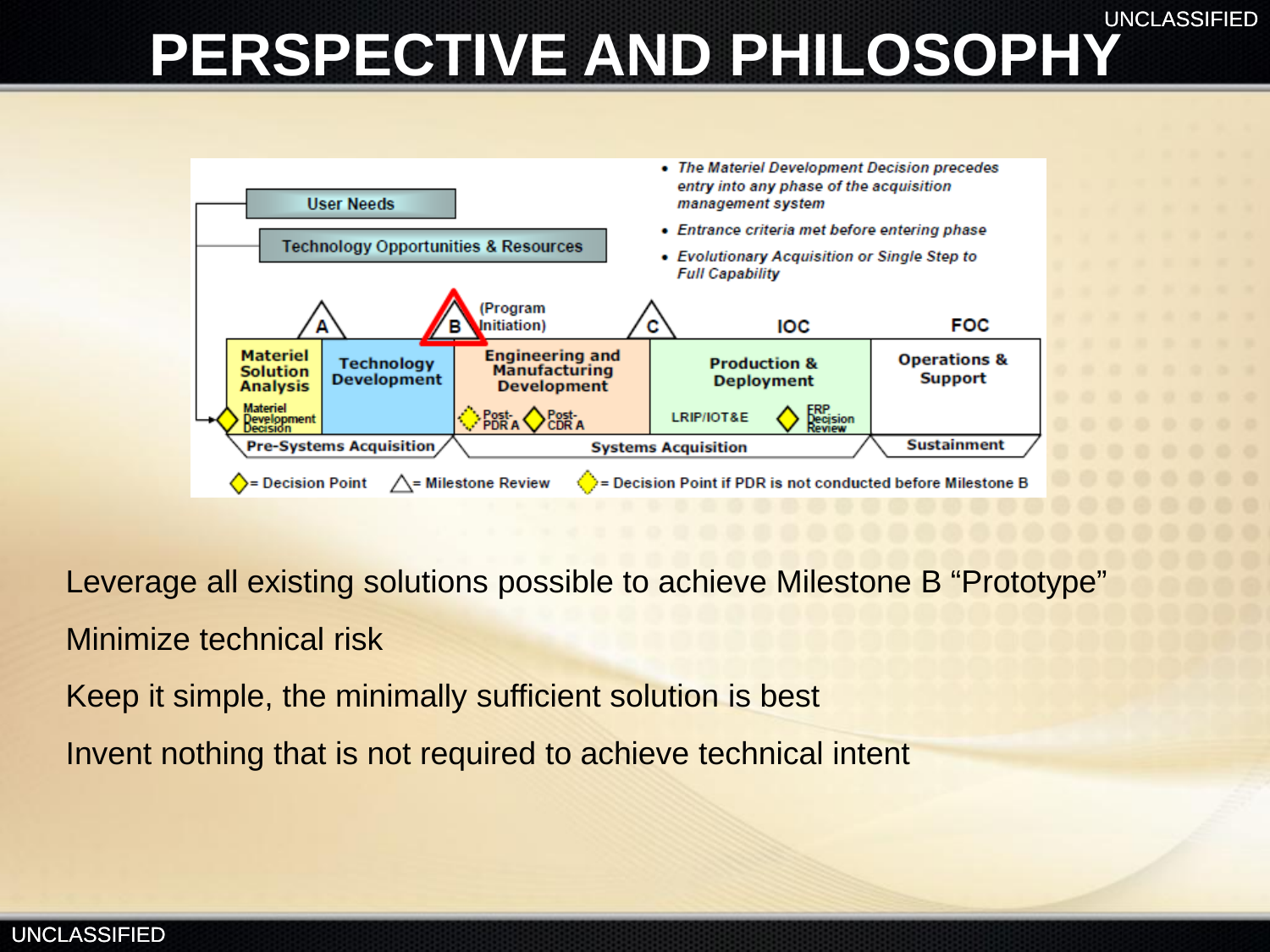## **ARCHITECTURAL DRIVERS**

- Survivability (availability, redundancy, failover, and reliability)
- **Interoperability**
- Adaptability/Modifiability
- **Extensibility/Scalability**
- Modularity (at odds with integrated design and Size, Weight, and Power (SWAP) constraints)
- Security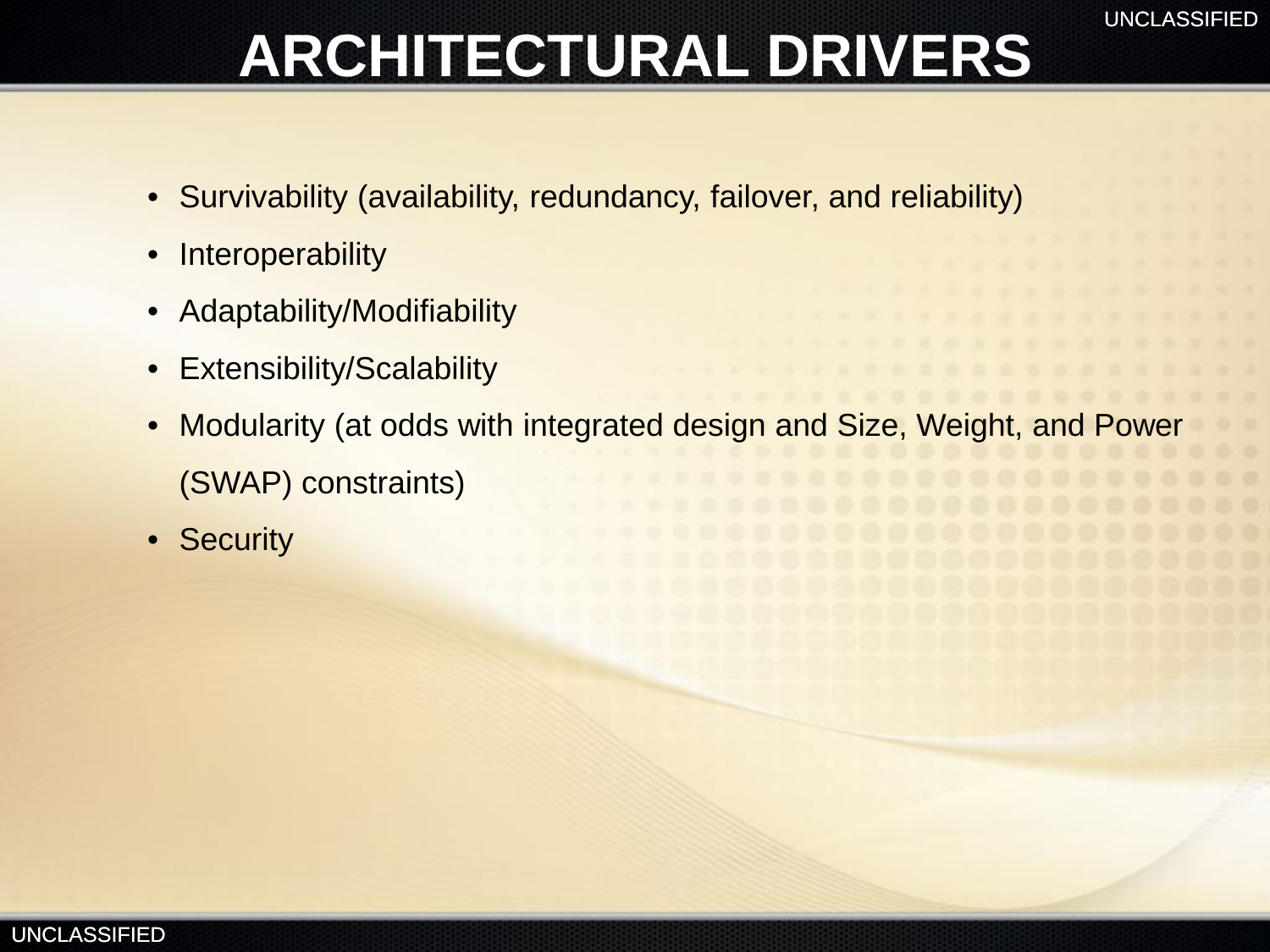## **DESIGN PHILOSOPHY**

- Open
- Process at the edges
- Data reduction
- Common services
- Priorities
- Mission Modes
- **Diagnostics**
- Hardware Security Module (HSM) support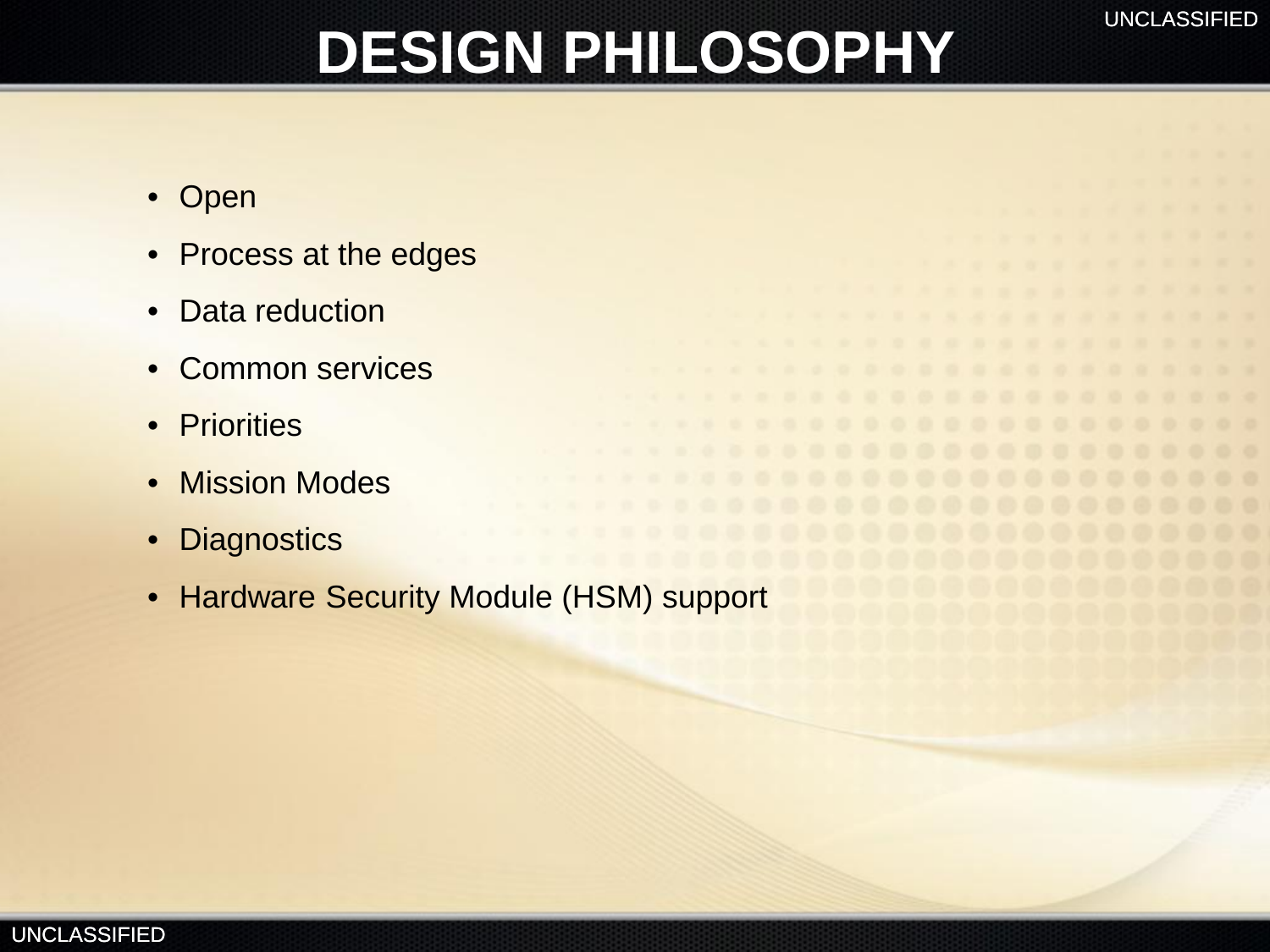## **TERMINOLOGY**

- **Node** physical component in one location on the suit
- **Sensor node**  small, embedded, interchangeable sensor package connected to suit network, no/minimal Operating System (OS)
- **Sensor gateway** sensor data aggregator to support common messaging
- **Compute node** multiple Central Processing Units (CPUs) and OS's (current plan is 2, primary and backup)
- **Service** common computing capability shared by multiple applications/services
- **Sensor service**  common computing service to sample, digitize, and publish sensor data on suit network
- **Processing service**  software capability running on compute node(s), optionally driven by a rules engine, managing information delivery and display
- **High availability –** mechanisms to ensure fail over, load balancing, and priority/quota enforcement, relative to current mission mode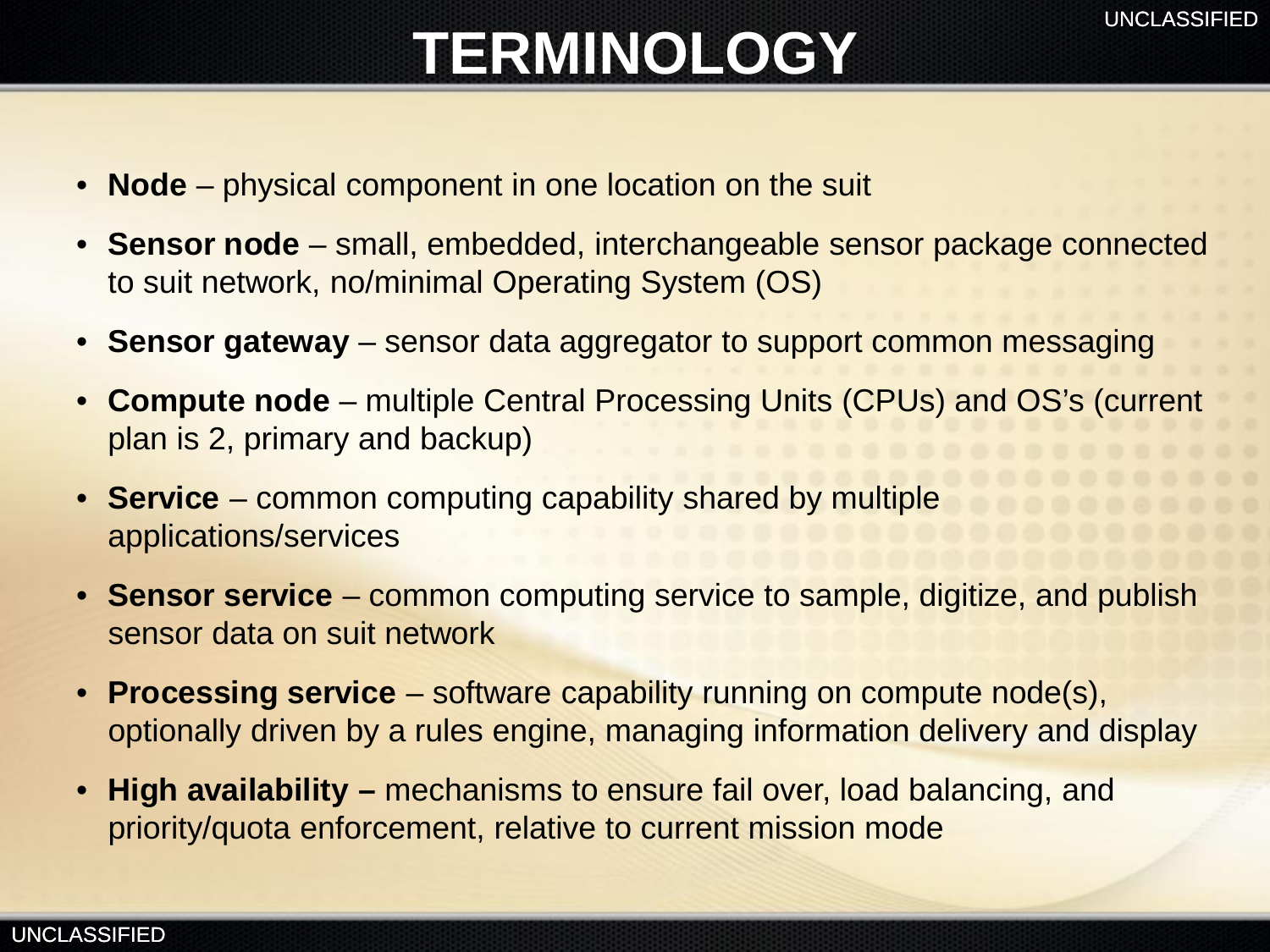## **HARDWARE DIRECTION**

- Overall goal: baseline final hardware as late as possible
- Heterogeneous (x86 and Advanced RISC Machines) processors
- Must run Android Apps (may be ported to minimal Linux OS)
- 2 compute nodes primary and backup
- 4-8 multicore CPU's per node
	- Modular, replace processing card with storage
	- Additional backup "go bag" for data logging and comms
- Small form factor PC and high core graphics processing units are current targets
- Virtualized environment, can support limited dedicated OS if required
- GigE or 10GigE switched, *wired* network
	- Potentially open to integration of wireless components also
- Designing to support significant video processing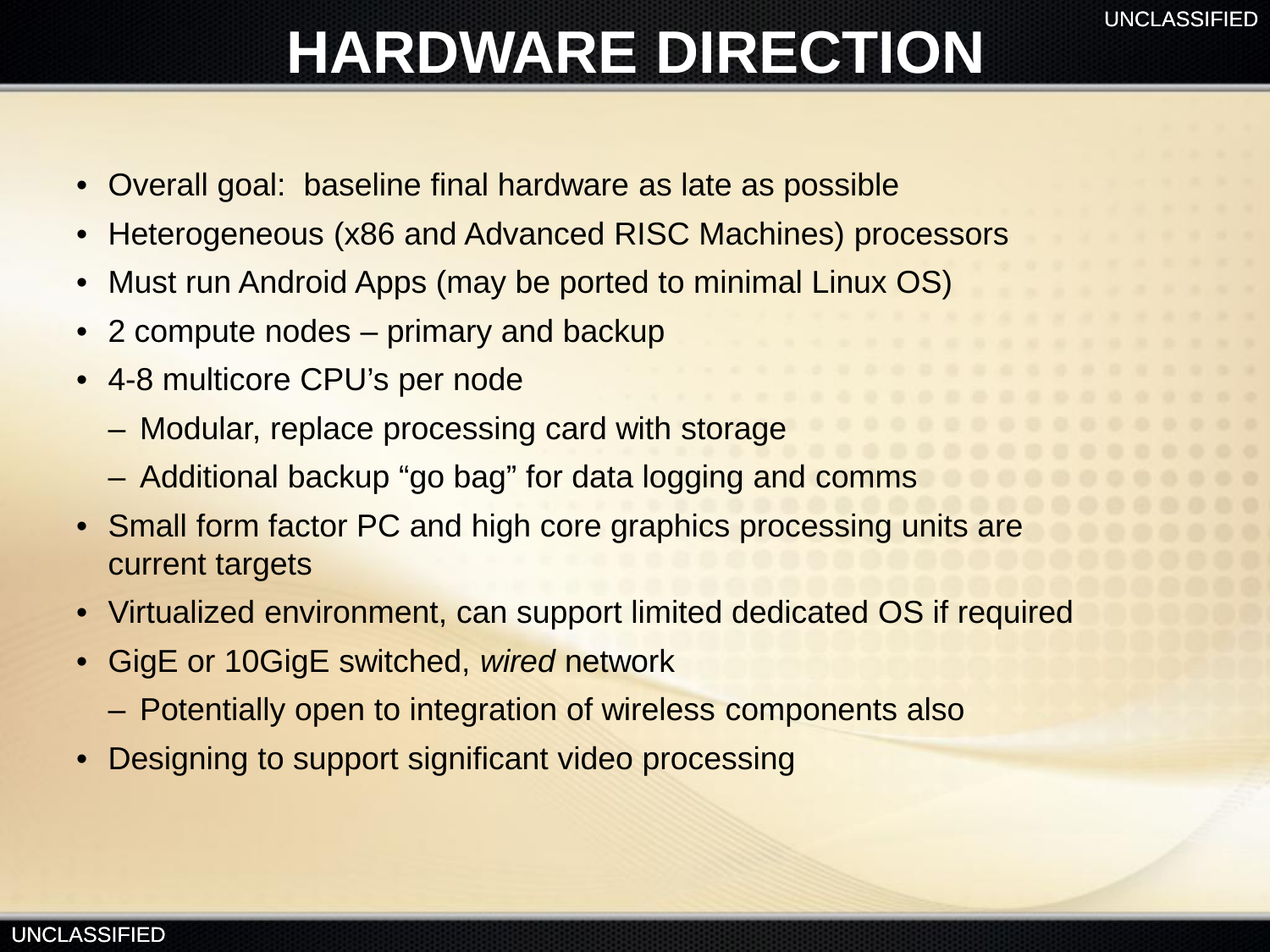## **SENSOR NODES**

- Generic model for sensor integration
- Multiple detector elements per physical sensor node possible
- Micro controller with embedded OS
- Pub/sub architecture using common message system
- Plug and play registration of sensor nodes

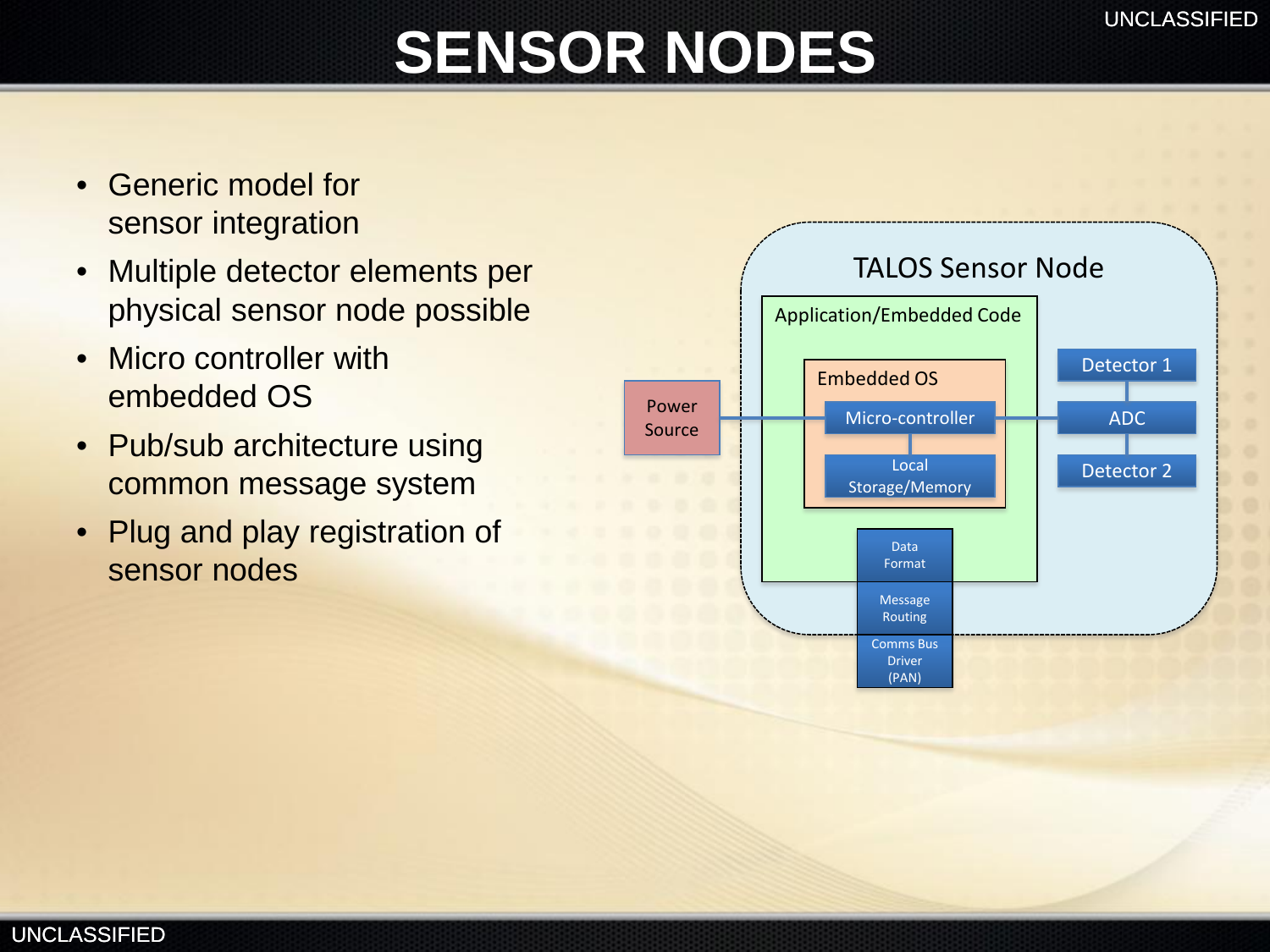## **VIRTUALIZATION**

Evaluating three approaches

- 1. Non-virtualized Single OS per CPU
	- Lowest complexity
	- Requires custom high availability (HA) solution
	- Could introduce security and stability challenges
- 2. Traditional VMs (heavyweight)
	- Additional complexity
	- Data center HA solutions directly apply
	- "Sandboxing" increases security and stability
	- VM size still big
- 3. Modular OS
	- Same benefits as option 2, but also...
	- Purpose built, highly optimized VM
	- Much smaller size, increased performance, efficiency, and HA support

Goal: All common services in Modular OS

**Final** solution may be a mix of all 3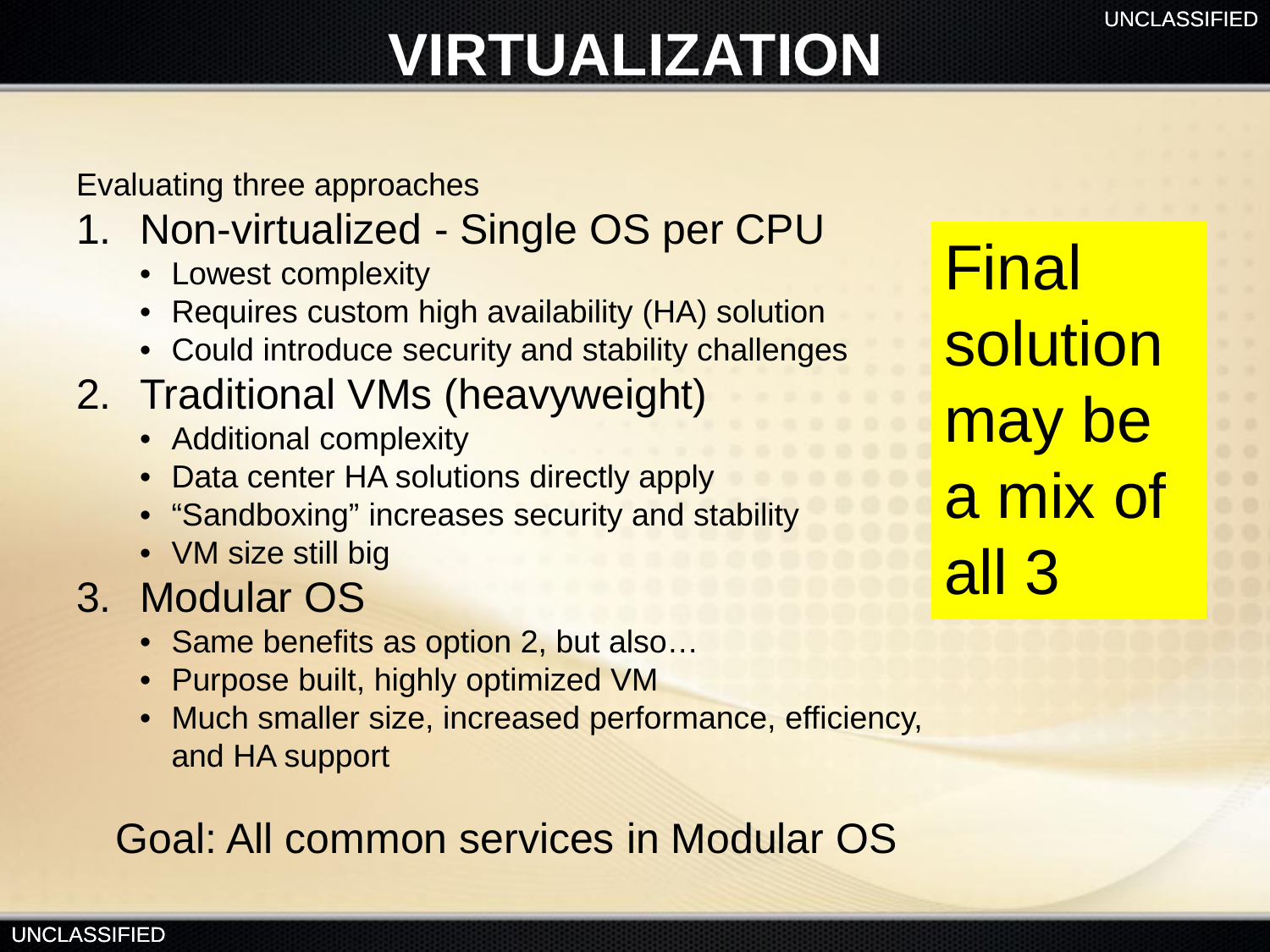# **VIRTUALIZATION APPROACHES**

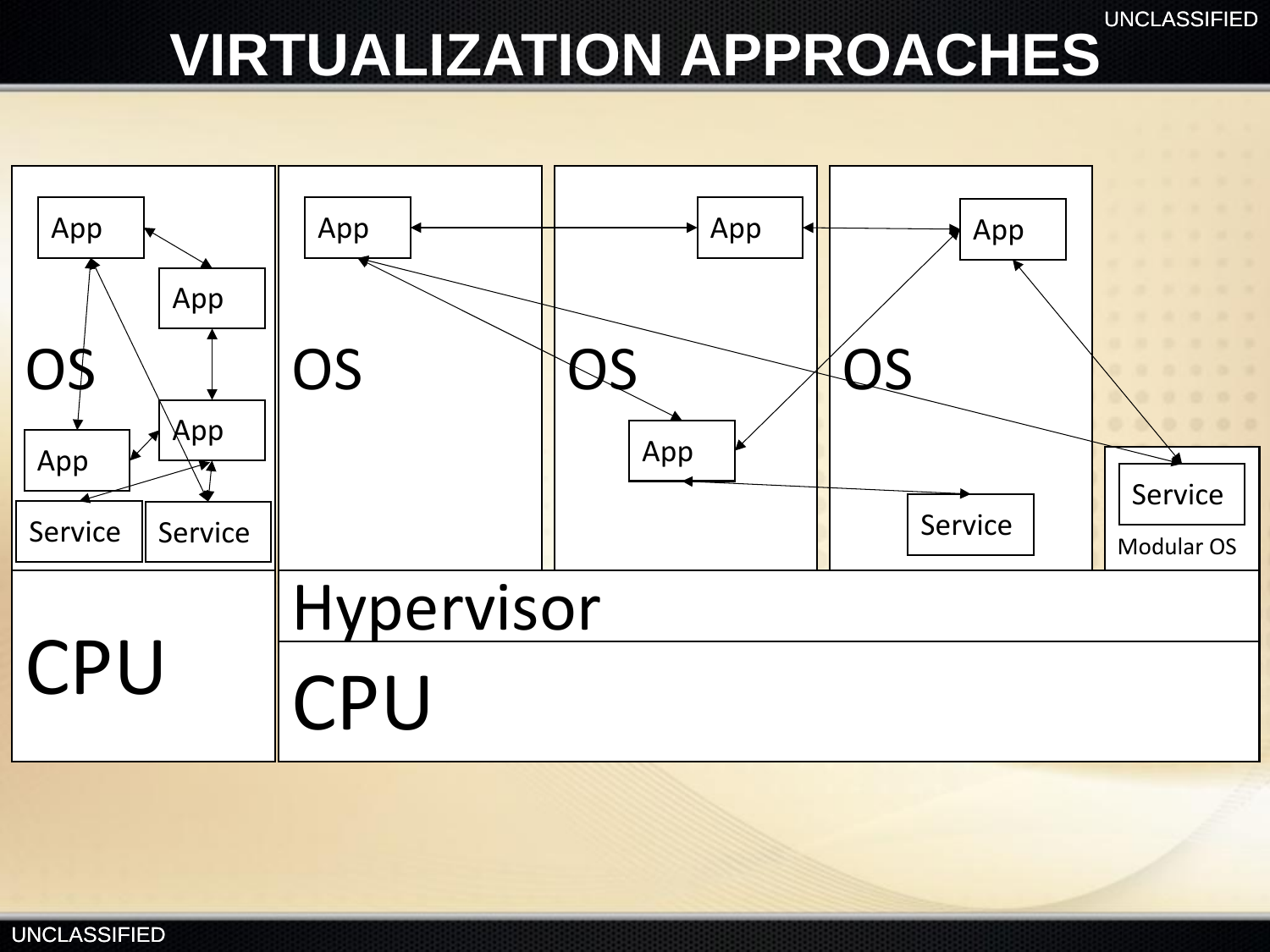#### UNCLASSIFIED **MESSAGING, INTERFACES, AND API**

- Common messaging library key to service interaction and interoperability
	- **Protocol buffers over nanomsg**
	- Provided via lib talos and the SDK
	- .proto files and nanomsg interaction semantics define the ICD
	- Example (log message):

```
package talos.net;
message LogStatement {
         required string sender = 1;
         required int32 logLevel = 2;
         required int64 time = 3;
         required string data = 4;
}
```
- lib\_talos provides
	- nanomsg semantics and socket set up abstraction
	- **System logging abstraction**
	- Service registration/authentication/discovery abstraction
	- Command channel establishment and abstraction
	- Implemented in C with minimal dependencies
	- C++ and Java libraries/bindings in development
	- Other languages expected, implemented as required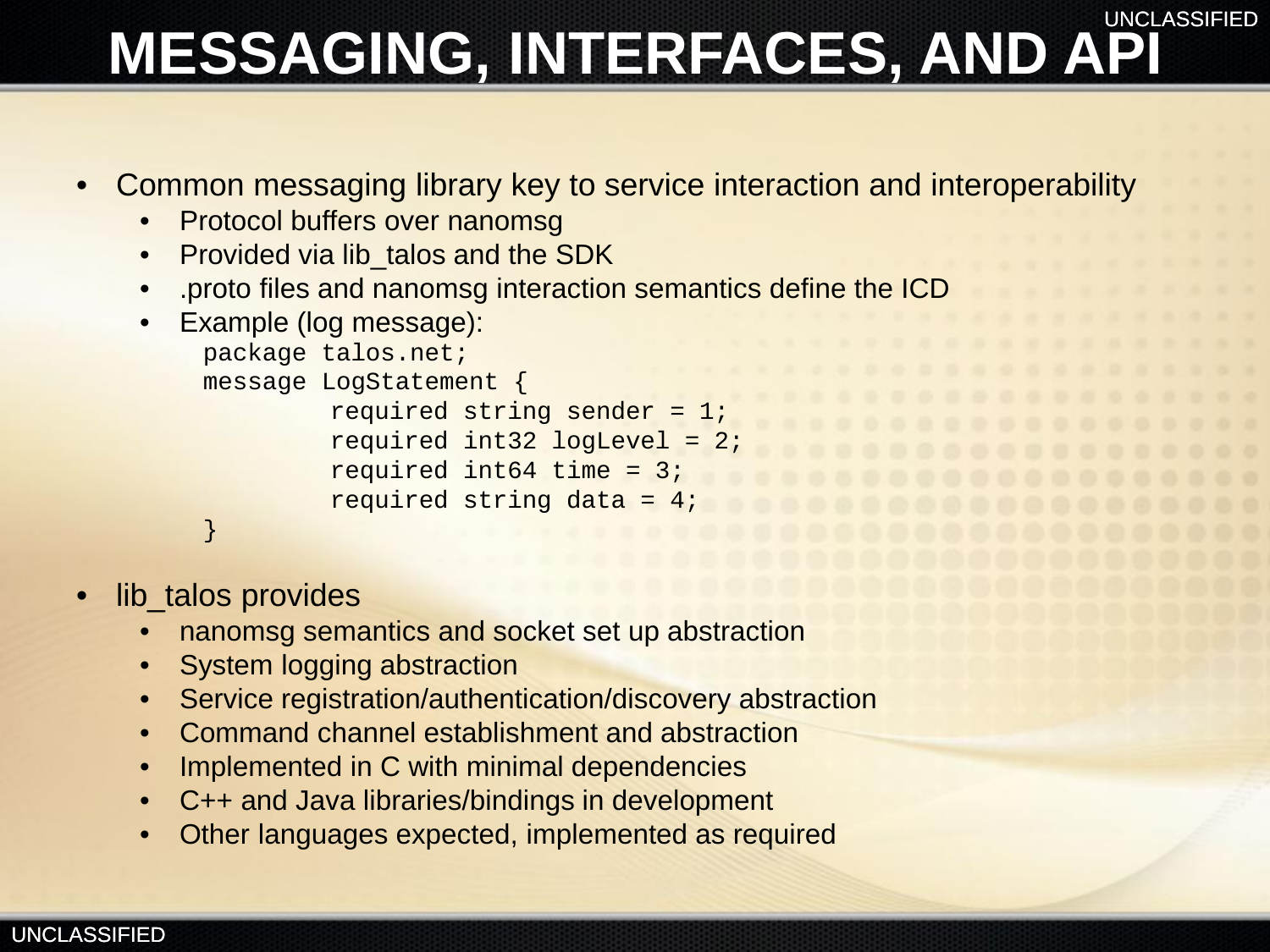## **CODE MANAGEMENT**

- Open source libraries forked at <https://github.com/SEI-AMS>
	- <https://github.com/SEI-AMS/nanomsg>
	- <https://github.com/SEI-AMS/protobuf>
	- <https://github.com/SEI-AMS/protobuf-c>
	- <https://github.com/SEI-AMS/osv>
	- <https://github.com/SEI-AMS/cppnanomsg>
- Build environment
	- Cmake
	- Linux
	- Compatible C/C++ Environment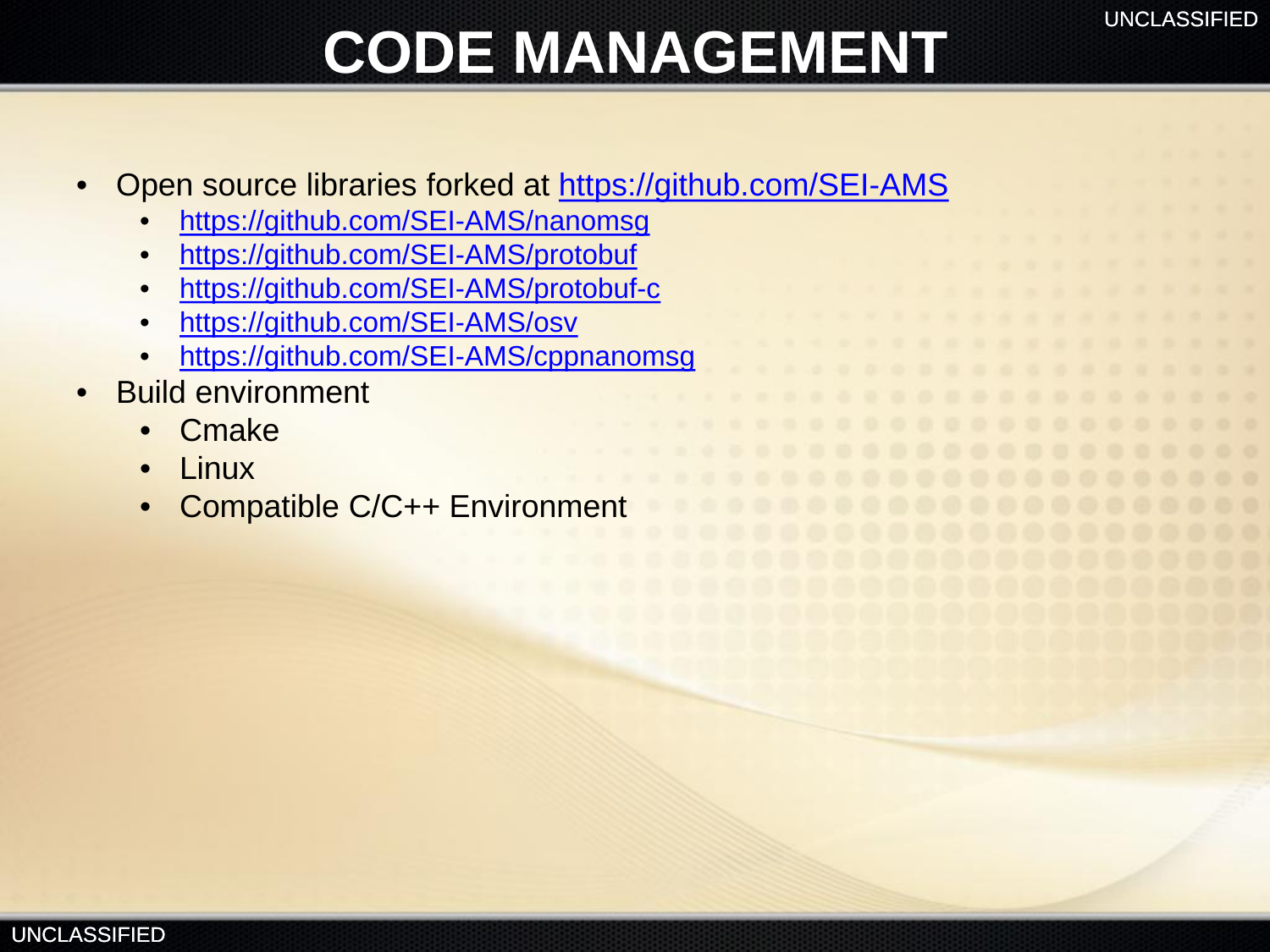## **APPLICATIONS**

### Example application types:

- **System health and status reporting**
- Operator health and status reporting
- Team health and status reporting
- Communications system control and interaction
- Moving map services
- **Threat identification, tagging, and tracking**
- Blue/grey force situational awareness monitoring
- **Targeting**
- **Sensor management**
- **Terrain analysis**
- 3D visual fusion (e.g. terrain overlay, route visualization)
- Intelligence gathering (e.g. audio, video, images, sensor sampling)

Evaluation of existing GOTS apps, gaps, overlaps, etc. during 2015 RPE FY16 – Heavy focus on application porting and development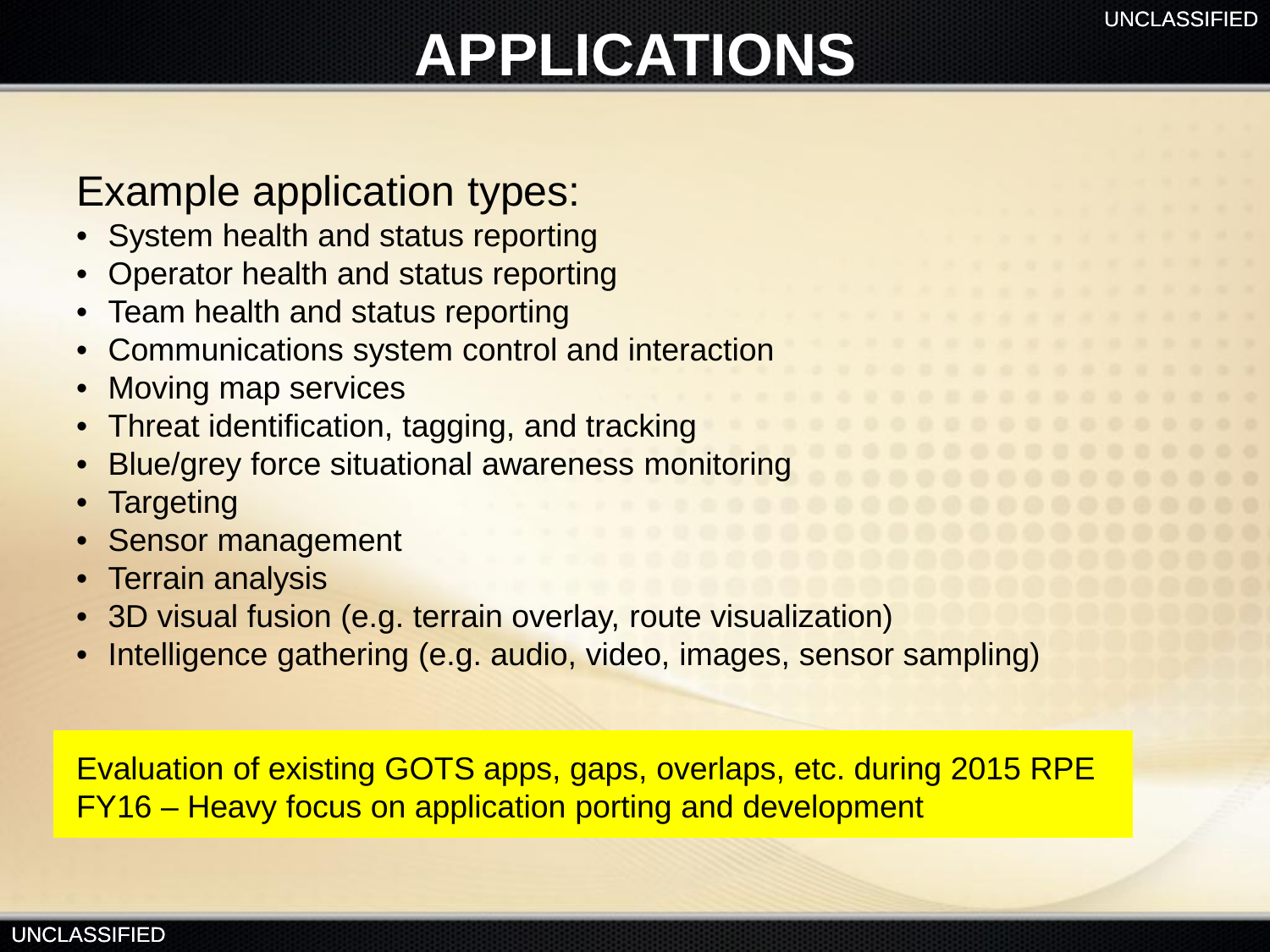## **CONFIGURATION CONTROL AND CONTRIBUTING**

UNCLASSIFIED

- **External developers expected and welcome**
- Establishing collaboration portal (access restricted and authenticated)
	- Git repository
	- Build server
	- Collaboration wiki
	- Documentation repository
- Need to identify and standardize external system interfaces
- Heavy emphasis on standardized
	- Interface definitions
		- **Message formats**
		- **Interaction mechanisms**
	- Application priority, criticality, and quota enforcement
		- **As applicable to differing mission modes**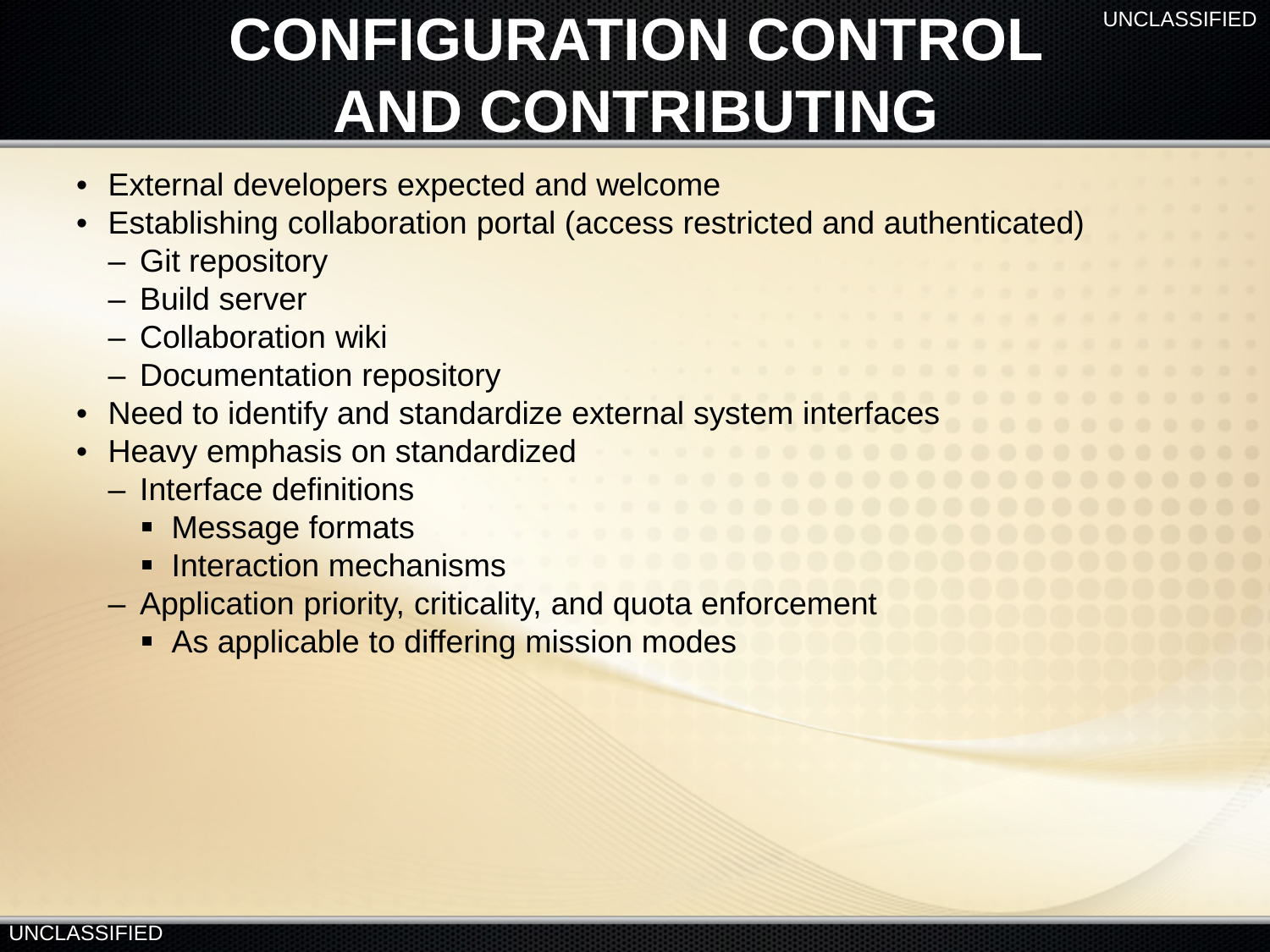## **LOOKING AHEAD**

- SOFIC initial availability of SDK and lib\_talos
- 2015 RPE focus on:
	- Existing app survey
	- Service development
	- Mapping engine
	- Display alternatives
	- High Availability (HA) and load experimentation
	- Operator interface (HCI) collaboration
- Remainder of FY15
	- Initial implementation of all core services
	- Initial identification of all required applications
	- Full establishment of development collaboration capability and test labs
- FY16 year of the application
	- Continued refinement of supporting services, infrastructure, and HA
- FY17 year of integration and testing
	- Application refinement, integration, and initial field trials